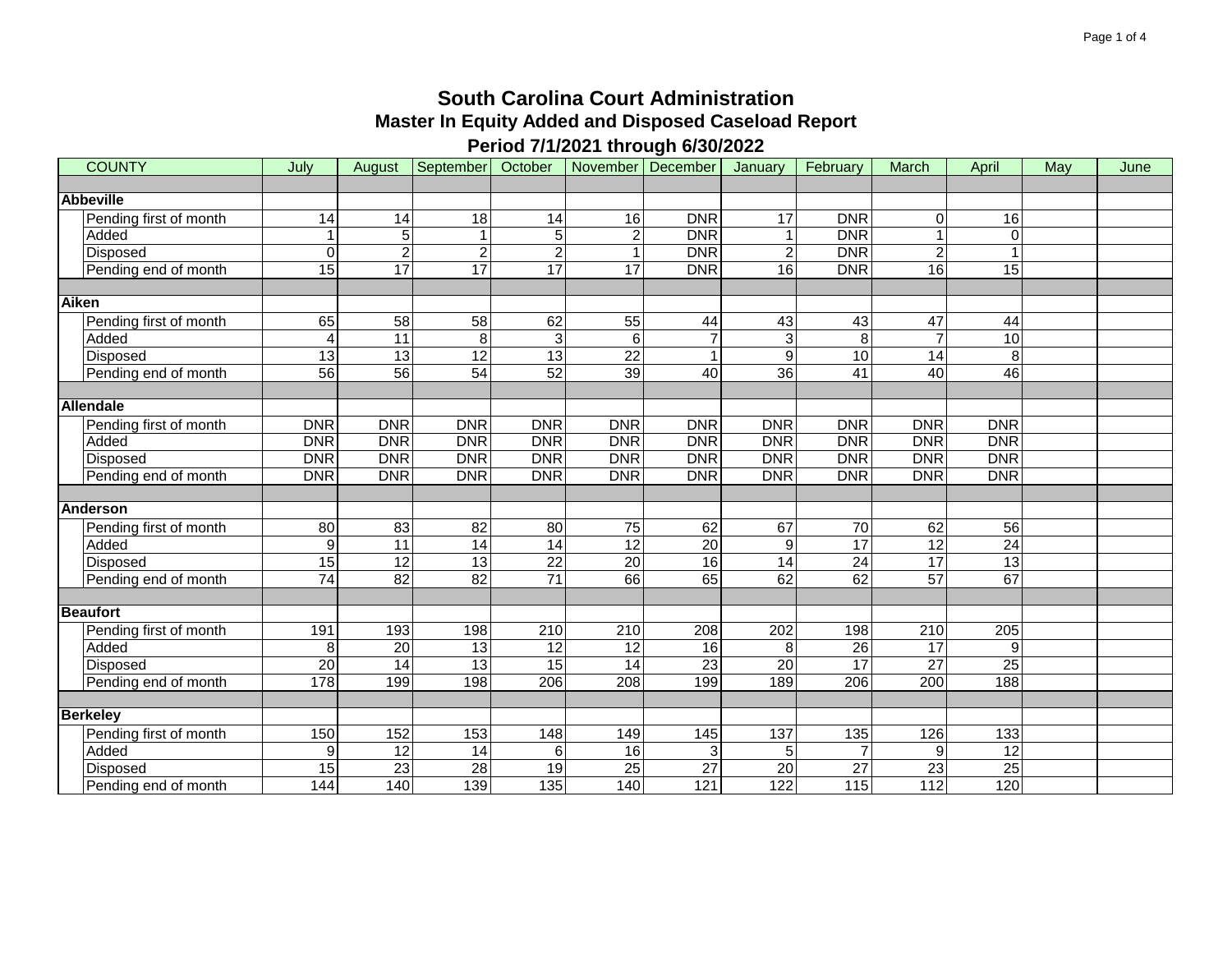| <b>COUNTY</b>          | July             | August          | September   October   November   December |                 |                 |                 | January         | February        | March           | April           | May | June |
|------------------------|------------------|-----------------|-------------------------------------------|-----------------|-----------------|-----------------|-----------------|-----------------|-----------------|-----------------|-----|------|
|                        |                  |                 |                                           |                 |                 |                 |                 |                 |                 |                 |     |      |
| <b>Calhoun</b>         |                  |                 |                                           |                 |                 |                 |                 |                 |                 |                 |     |      |
| Pending first of month | 5                | 5               | 7                                         | 8               | 9               | 8               | 9               | 9               | 11              | $\overline{12}$ |     |      |
| Added                  | $\Omega$         | $\overline{1}$  | 1                                         | 1               | $\Omega$        | $\Omega$        | $\mathbf 0$     | 0               |                 | $\Omega$        |     |      |
| Disposed               | $\Omega$         |                 | 1                                         | 0               |                 | $\overline{0}$  | 0               |                 |                 | $\overline{c}$  |     |      |
| Pending end of month   | $\overline{5}$   | 5               | 7                                         | $\overline{9}$  | 8               | 8               | 9               | 8               | 11              | 10              |     |      |
|                        |                  |                 |                                           |                 |                 |                 |                 |                 |                 |                 |     |      |
| <b>Charleston</b>      |                  |                 |                                           |                 |                 |                 |                 |                 |                 |                 |     |      |
| Pending first of month | 426              | 425             | 417                                       | 335             | 306             | 288             | 257             | 263             | 231             | 236             |     |      |
| Added                  | $\overline{25}$  | $\overline{22}$ | $\overline{20}$                           | $\overline{15}$ | 16              | 6               | $\overline{c}$  | $\overline{21}$ | 30              | 23              |     |      |
| Disposed               | $\overline{21}$  | 29              | 23                                        | $\overline{37}$ | $\overline{28}$ | $\overline{29}$ | $\overline{20}$ | $\overline{43}$ | 40              | $\overline{28}$ |     |      |
| Pending end of month   | 430              | 418             | 414                                       | 313             | 294             | 275             | 258             | 241             | 221             | 231             |     |      |
|                        |                  |                 |                                           |                 |                 |                 |                 |                 |                 |                 |     |      |
| <b>Clarendon</b>       |                  |                 |                                           |                 |                 |                 |                 |                 |                 |                 |     |      |
| Pending first of month | <b>DNR</b>       | <b>DNR</b>      | <b>DNR</b>                                | <b>DNR</b>      | <b>DNR</b>      | <b>DNR</b>      | <b>DNR</b>      | <b>DNR</b>      | DNR             | <b>DNR</b>      |     |      |
| Added                  | DNR              | DNR             | <b>DNR</b>                                | <b>DNR</b>      | <b>DNR</b>      | <b>DNR</b>      | <b>DNR</b>      | <b>DNR</b>      | DNR             | <b>DNR</b>      |     |      |
| Disposed               | <b>DNR</b>       | <b>DNR</b>      | <b>DNR</b>                                | <b>DNR</b>      | <b>DNR</b>      | <b>DNR</b>      | <b>DNR</b>      | <b>DNR</b>      | <b>DNR</b>      | <b>DNR</b>      |     |      |
| Pending end of month   | <b>DNR</b>       | <b>DNR</b>      | <b>DNR</b>                                | <b>DNR</b>      | <b>DNR</b>      | <b>DNR</b>      | <b>DNR</b>      | <b>DNR</b>      | <b>DNR</b>      | <b>DNR</b>      |     |      |
|                        |                  |                 |                                           |                 |                 |                 |                 |                 |                 |                 |     |      |
| Dorchester             |                  |                 |                                           |                 |                 |                 |                 |                 |                 |                 |     |      |
| Pending first of month | 451              | 457             | 447                                       | 457             | 453             | 454             | 454             | 458             | 456             | 475             |     |      |
| Added                  | 9                | 10              | 12                                        | 8               | 6               | 5               | 2               | 6               | 12              | 9               |     |      |
| Disposed               |                  | $\overline{20}$ | 6                                         | $\overline{21}$ | $\overline{12}$ | 14              | 8               | 8               |                 | 9               |     |      |
| Pending end of month   | 453              | 447             | 453                                       | 443             | 446             | 445             | 448             | 456             | 464             | 475             |     |      |
|                        |                  |                 |                                           |                 |                 |                 |                 |                 |                 |                 |     |      |
| <b>Florence</b>        |                  |                 |                                           |                 |                 |                 |                 |                 |                 |                 |     |      |
| Pending first of month | 140              | 145             | 146                                       | 144             | 155             | 149             | 151             | 153             | <b>DNR</b>      | 157             |     |      |
| Added                  | $\overline{12}$  | $\overline{4}$  | $\overline{7}$                            | 12              | 6               | 6               | 3               | $\overline{11}$ | <b>DNR</b>      | $\overline{11}$ |     |      |
| Disposed               | $\overline{14}$  |                 | $\overline{15}$                           | $\overline{7}$  | 13              | 8               | $\overline{7}$  | $\overline{12}$ | DNR             | $\overline{23}$ |     |      |
| Pending end of month   | $\overline{138}$ | 142             | 138                                       | 149             | 148             | 147             | 147             | 152             | <b>DNR</b>      | 145             |     |      |
|                        |                  |                 |                                           |                 |                 |                 |                 |                 |                 |                 |     |      |
| Georgetown             |                  |                 |                                           |                 |                 |                 |                 |                 |                 |                 |     |      |
| Pending first of month | 38               | 38              | 37                                        | 23              | 24              | 22              | 27              | 23              | 21              | 21              |     |      |
| Added                  | $\mathbf 0$      | 3               | $\mathbf{1}$                              | $\overline{2}$  | $\mathbf 0$     | 3               | $\overline{c}$  | 0               | $\overline{c}$  | 3               |     |      |
| Disposed               | 3                | 3               | $\overline{3}$                            | $\overline{2}$  | 3               | $\Omega$        | 3               | 4               | 3               | $\overline{3}$  |     |      |
| Pending end of month   | 35               | 38              | $\overline{34}$                           | $\overline{23}$ | 21              | $\overline{25}$ | $\overline{26}$ | $\overline{19}$ | $\overline{20}$ | $\overline{21}$ |     |      |
|                        |                  |                 |                                           |                 |                 |                 |                 |                 |                 |                 |     |      |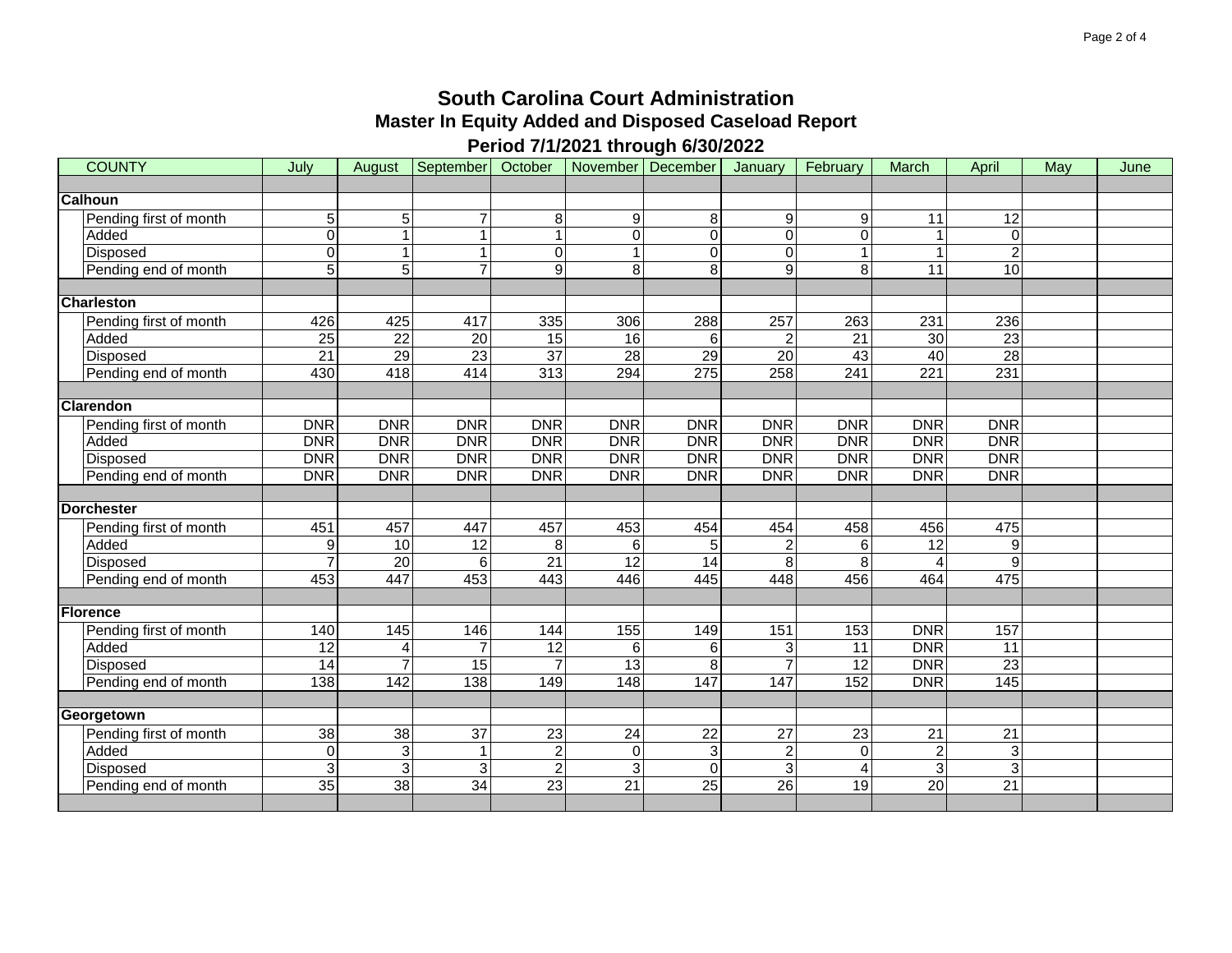| <b>COUNTY</b>          | July                    | August           | September        | October          | November   December |                     | January         | February                | March            | April            | May | June |
|------------------------|-------------------------|------------------|------------------|------------------|---------------------|---------------------|-----------------|-------------------------|------------------|------------------|-----|------|
| Greenville             |                         |                  |                  |                  |                     |                     |                 |                         |                  |                  |     |      |
| Pending first of month | $\overline{70}$         | $\overline{73}$  | $\overline{91}$  | 105              | 107                 | $\frac{111}{111}$   | 108             | $\overline{93}$         | $\overline{97}$  | $\frac{1}{13}$   |     |      |
| Added                  | 13                      | 17               | 17               | 17               | 15                  | 17                  | 10              | 19                      | 34               | 17               |     |      |
| Disposed               | $\overline{25}$         | $\boldsymbol{9}$ | 24               | $\overline{38}$  | 34                  | 26                  | $\overline{32}$ | 23                      | $\overline{25}$  | 26               |     |      |
| Pending end of month   | $\overline{58}$         | $\overline{81}$  | 84               | 84               | 88                  | 102                 | 86              | 89                      | 106              | 104              |     |      |
|                        |                         |                  |                  |                  |                     |                     |                 |                         |                  |                  |     |      |
| <b>Horry</b>           |                         |                  |                  |                  |                     |                     |                 |                         |                  |                  |     |      |
| Pending first of month | 655                     | 612              | 610              | 609              | 625                 | 607                 | 613             | 610                     | 609              | 513              |     |      |
| Added                  | 17                      | 34               | 28               | 19               | 31                  | 15                  | 17              | 14                      | $\overline{20}$  | 12               |     |      |
| <b>Disposed</b>        | 52                      | 36               | 40               | 14               | 45                  | 14                  | 18              | 18                      | $\overline{18}$  | 152              |     |      |
| Pending end of month   | 620                     | 610              | 598              | 614              | 611                 | 608                 | 612             | 606                     | $\overline{511}$ | $\overline{373}$ |     |      |
| Kershaw                |                         |                  |                  |                  |                     |                     |                 |                         |                  |                  |     |      |
| Pending first of month | 260                     | 261              | 264              | 263              | 263                 | 262                 | 268             | 266                     | 266              | 268              |     |      |
| Added                  | 3                       | 4                | 4                | 3                | 3                   | 10                  | 4               | $\overline{\mathbf{c}}$ | 3                | $\overline{c}$   |     |      |
| Disposed               | $\overline{c}$          | $\mathbf{1}$     | $\overline{7}$   | 5                | 5                   | 3                   | 6               |                         | $\overline{2}$   | $\overline{2}$   |     |      |
| Pending end of month   | 261                     | 264              | 261              | $\overline{261}$ | $\overline{261}$    | 269                 | 266             | $\overline{267}$        | $\overline{267}$ | 268              |     |      |
|                        |                         |                  |                  |                  |                     |                     |                 |                         |                  |                  |     |      |
| Lee                    |                         |                  |                  |                  |                     |                     |                 |                         |                  |                  |     |      |
| Pending first of month | $\overline{\mathbf{4}}$ | 3                | 3                | $\overline{c}$   | 3                   | 3                   | 4               | 6                       | 6                | 5                |     |      |
| Added                  | 0                       | $\overline{0}$   | $\boldsymbol{0}$ | 0                | $\Omega$            | 0                   | $\overline{2}$  | 0                       | $\mathbf 0$      | $\overline{0}$   |     |      |
| Disposed               | $\mathbf{1}$            | $\overline{0}$   | $\mathbf{1}$     | $\mathbf 0$      | $\mathbf 0$         | $\mathsf{O}\xspace$ | 1               | 0                       | 1                | $\overline{2}$   |     |      |
| Pending end of month   | 3                       | $\overline{3}$   | $\overline{2}$   | $\overline{2}$   | 3                   | 3                   | 5               | 6                       | 5                | 3                |     |      |
|                        |                         |                  |                  |                  |                     |                     |                 |                         |                  |                  |     |      |
| Lexington              |                         |                  |                  |                  |                     |                     |                 |                         |                  |                  |     |      |
| Pending first of month | 221                     | 215              | 215              | 225              | 217                 | 209                 | 197             | 204                     | 194              | 209              |     |      |
| Added                  | $\overline{5}$          | 10               | $\overline{22}$  | $\overline{20}$  | 8                   | $\overline{17}$     | $\overline{17}$ | 10                      | $\overline{20}$  | $\overline{20}$  |     |      |
| Disposed               | $\overline{19}$         | $\overline{25}$  | 16               | 39               | $\overline{23}$     | $\overline{32}$     | $\overline{18}$ | 23                      | 15               | $\overline{32}$  |     |      |
| Pending end of month   | 207                     | 199              | 221              | 206              | 202                 | 194                 | 196             | 191                     | 199              | 197              |     |      |
|                        |                         |                  |                  |                  |                     |                     |                 |                         |                  |                  |     |      |
| Oconee                 |                         |                  |                  |                  |                     |                     |                 |                         |                  |                  |     |      |
| Pending first of month | $\overline{27}$         | $\overline{27}$  | $\overline{28}$  | $\overline{32}$  | 35                  | $\overline{36}$     | 37              | 43                      | 40               | 45               |     |      |
| Added                  | 3                       | 6                | $\boldsymbol{9}$ | 8                | $\sqrt{5}$          | $\overline{7}$      | 6               | 4                       | 9                | 9                |     |      |
| Disposed               | $\sqrt{5}$              | $5\phantom{.0}$  | $\,6\,$          | $\,6$            | $\overline{4}$      | $\overline{7}$      | 3               | 5                       | 5                | 10               |     |      |
| Pending end of month   | $\overline{25}$         | 28               | 31               | 34               | $\overline{36}$     | 36                  | 40              | 42                      | 44               | 44               |     |      |
|                        |                         |                  |                  |                  |                     |                     |                 |                         |                  |                  |     |      |
| Orangeburg             |                         |                  |                  |                  |                     |                     |                 |                         |                  |                  |     |      |
| Pending first of month | 142                     | 142              | 143              | 148              | 148                 | 142                 | 137             | 141                     | 138              | 140              |     |      |
| Added                  | $\overline{c}$          | 7                | 5                | 5                | $\overline{2}$      |                     | 5               | 8                       | 7                | 6                |     |      |
| Disposed               | 11                      | $\boldsymbol{9}$ | 8                | 11               | 14                  | 10                  | 11              | 11                      | 8                | 5                |     |      |
| Pending end of month   | 133                     | 140              | 140              | 142              | 136                 | 136                 | 130             | 138                     | 137              | 141              |     |      |